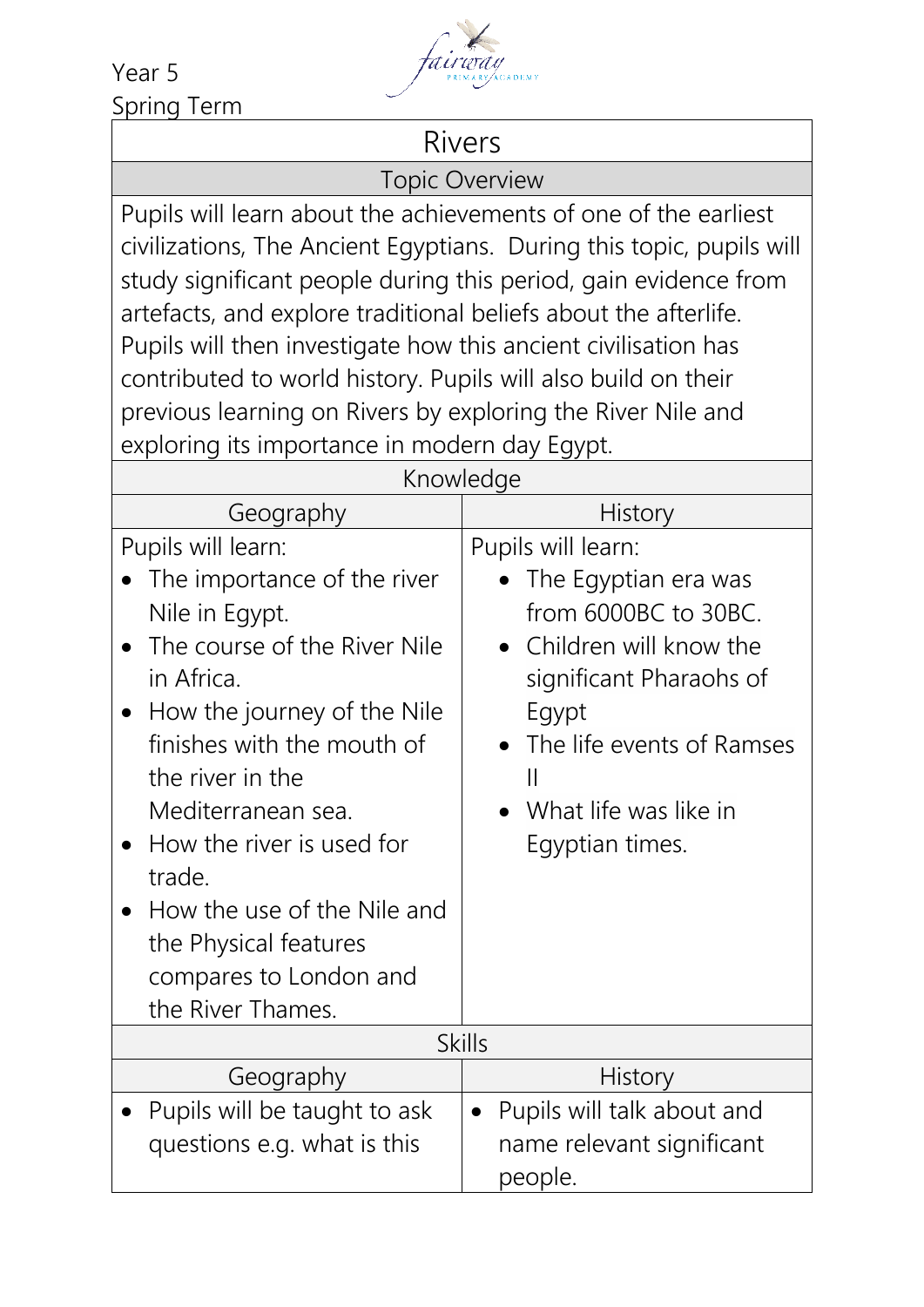Year 5



|  | Spring Term |
|--|-------------|
|  |             |

| landscape like? What is life<br>like there?<br>Pupils will study<br>photos/pictures/maps to<br>make comparisons between<br>locations.<br>• Pupils will identify and<br>explain different views of<br>people including<br>themselves.<br>Pupils will explain and<br>present the process of<br>rivers.<br>Pupils will compare how<br>river use has changed over<br>time and research the<br>impact on trade in history.<br>Research and discuss how<br>water affects the<br>environment, settlement,<br>environmental change and<br>sustainability.<br>Discuss land use and draw<br>conclusions about the<br>reasons for this based on<br>the human inhabitants and<br>changing needs. | Pupils will explain what<br>impact these people had on<br>the time period studied<br>Pupils will place current<br>study on a time line in<br>relation to other studies<br>know and sequence key<br>events of time studied<br>Pupils will use relevant<br>$\bullet$<br>terminology and vocabulary<br>in relation to specific time<br>periods. |  |  |
|--------------------------------------------------------------------------------------------------------------------------------------------------------------------------------------------------------------------------------------------------------------------------------------------------------------------------------------------------------------------------------------------------------------------------------------------------------------------------------------------------------------------------------------------------------------------------------------------------------------------------------------------------------------------------------------|----------------------------------------------------------------------------------------------------------------------------------------------------------------------------------------------------------------------------------------------------------------------------------------------------------------------------------------------|--|--|
| Vocabulary                                                                                                                                                                                                                                                                                                                                                                                                                                                                                                                                                                                                                                                                           |                                                                                                                                                                                                                                                                                                                                              |  |  |
| History: Egyptian, Pharaoh, Nile, Kingdom, Civilization<br>Ramesses, Cleopatra, Tutankhamun, Khufu, Akhenaten, Reign,                                                                                                                                                                                                                                                                                                                                                                                                                                                                                                                                                                |                                                                                                                                                                                                                                                                                                                                              |  |  |

Pharaoh